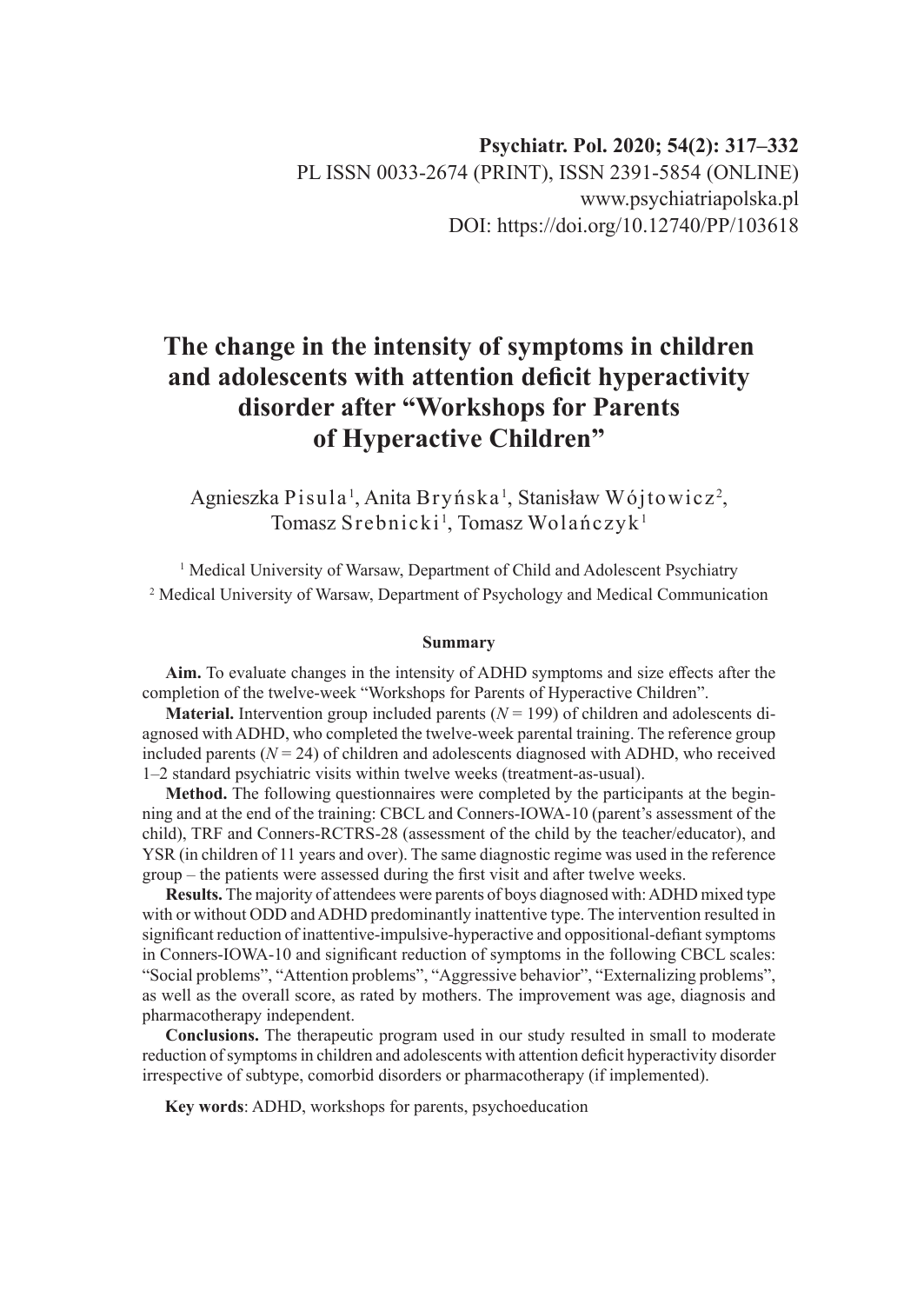## **Introduction**

Attention deficit hyperactivity disorder (ADHD) is a mental disorder of the neurodevelopmental type with onset in early childhood characterized by the presence of symptoms of hyperactivity, impulsivity and inattention which cause problem is social, school and professional functioning [1]. The estimated prevalence in general population is 3.4% [2]. Psychiatric comorbidities are common in patients with ADHD: over 50% are diagnosed with at least one comorbid disorder (the most common being oppositional defiant conduct disorder), while another 25% are diagnosed with at least two co-existing psychiatric conditions [3]. The evidence-based management of ADHD involves pharmacotherapy which is the part of multimodal treatment model [4]. The presence of multifarious problems in the functioning of affected children as well as their families justifies the development and implementation of other treatment options – including psychotherapeutic methods and psychosocial interventions [4, 5] such as parental trainings [6]. In our study, we attempted to evaluate the impact of "Workshops for Parents of Hyperactive Children" [7] on the intensity of ADHD symptoms.

The content of our workshops was inspired by the clinical experience gained in the Clinic for Hyperactive Children merged with elements of interventions used worldwide, including: *Defiant Children. A clinician's Manual for Assessment and Parent Training* [8], THOP (*Therapieprogramm für Kinder mit hyperkinetischem und oppositionellem Problem verhalten*) [9] and "How To Talk So Kids Will Listen and Listen So Kids Will Talk" [10].

#### **Aim of the study**

The aim of the study was to evaluate changes in the intensity of ADHD symptoms in children and adolescents whose parents completed twelve-week "Workshops for Parents of Hyperactive Children" [7].

#### **Material**

All parents who came to the outpatient clinic with children who presented symptoms of ADHD between 2002 and 2014 and were diagnosed with attention deficit hyperactivity disorder by a child psychiatrist were invited to participate in the workshops. The proceedings were in line with the European Guidelines and NICE recommendations [4] concerning the complex treatment of ADHD. The total of  $N = 199$  parents of children and adolescents agreed to participate in workshops (group with intervention – Int. group). Parents who refused to participate continued their treatment in the outpatient clinic on regular basis – they were scheduled with 1–2 standard psychiatric appointments during 12-week period, in which a psychiatrist evaluated the current mental state of the patient, asked about current problems and offered psychoeducation-based interventions (treatment-as-usual – TAU.group).

The study group consisted of children and adolescents diagnosed with ADHD including: (1) mixed subtype, (2) inattentive subtype, (3) mixed subtype and oppositional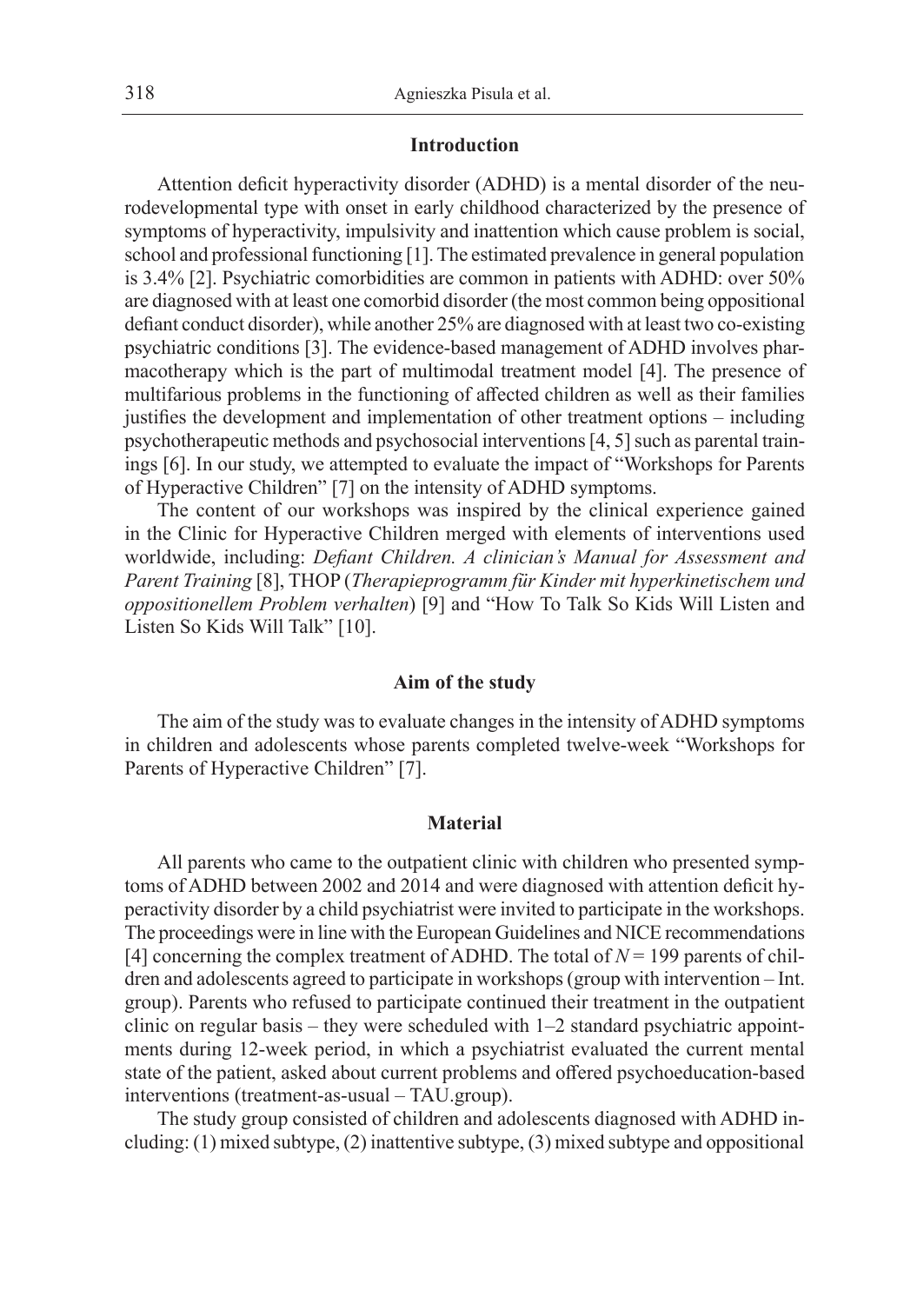defiant disorder (ODD). The diagnoses were established by a child and adolescent psychiatrist in accordance with DSM-IV-TR criteria prior to the inclusion to the study [11]. The only exclusion criteria was the presence of mental disorders of children and adolescents other than conduct disorders. The experimental group included 177 boys and 22 girls (mean age = 10.1 years;  $SD = \pm 2.4$ ). The final diagnoses were established for  $N = 197$  children (in two children the data were blinded by parents). The data about pharmacological treatment were collected for  $N = 169$  children. In the reference group, due to the lack of data, statistical analyses could be made for  $N = 24$  patients only (19 boys and 5 girls). The mean age in the group was 10.0 years  $(SD = \pm 0.8)$ . The detailed data on diagnoses and pharmacological treatments in both groups are provided in Table 1.

|                 |                             | Int.group  | TAU.group |
|-----------------|-----------------------------|------------|-----------|
|                 |                             | N(% )      | N(%       |
|                 | <b>ADHD</b>                 | 116 (58.3) | 15(62.5)  |
|                 | <b>ADHD</b> inattentive     | 19(9.5)    | 4(16.7)   |
| Diagnosis       | ADHD+ODD                    | 64 (32.1)  | 5(20.8)   |
|                 | No data                     | 2(1.0)     | 0(0.0)    |
|                 | No treatment                | 58 (29.1)  | 7(29.2)   |
| Pharmacological | Continuous                  | 101 (50.8) | 15 (62.5) |
| treatment       | Introduced during workshops | 10(5.0)    | 2(8.3)    |
|                 | No data                     | 30(15.1)   | 0(0.0)    |

Table 1. **Distribution of diagnoses and pharmacological treatment in the Int.group and TAU.group**

ADHD – ADHD mixed subtype; ADHD inattentive – ADHD inattentive subtype; ADHD+ODD – ADHD mixed subtype and oppositional defiant conduct disorder*.*

# **Method**

The following tools were used in the study:

1. The Polish adaptation [13] of the CBCL (*Child Behavior Checklist*) [12] including: CBCL/4–18 form completed by parents, the Teacher's Report Form (TRF) completed by teachers and the Youth Self Report (YSR) completed by children and adolescents from the age of eleven. The tools provide multidimensional behavioral-emotional profile. Based on analyzes conducted for sex and different age groups, the symptoms were grouped into eight problem behavior scales that form symptom constructs underlying the prototypes of disorders: "Withdrawn", "Somatic complaints", "Anxious/depressed", "Social problems", "Thought problems", "Attention problems", "Delinquent behavior", "Aggressive behavior". Additionally the scale "Internalizing problems" sums the "Anxious/depressed", "Withdrawn" and "Somatic complaints" scores; while the scale "Externalizing problems" combines "Delinquent behavior" and "Aggressive behavior" scores.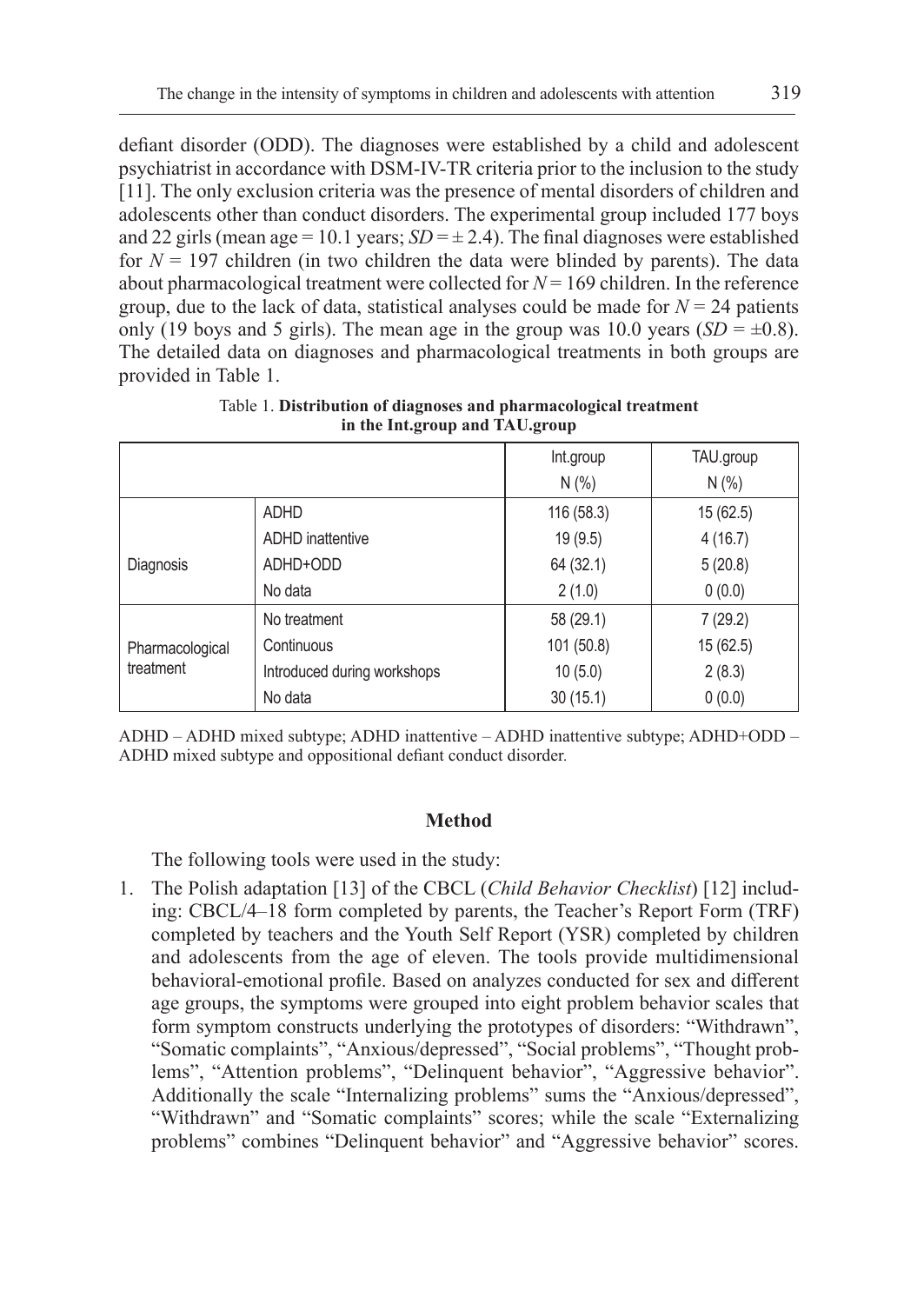The answers correspond to behavior and mood within the last six months. The sum of points for each scale form a raw score which is next scaled to a modified sten scale (*T*-score) for the normative group. The procedure allows to qualify a participant into (1) group of healthy people  $( $61 \text{ } T$ ), (2) clinical group  $(> 71 \text{ } T)$  or (3)$ borderline group. The cut-off points are specific to each questionnaire and their values have been identified in population studies.

- 2. The Polish version [15] of *the Abbreviated Parent-Teacher Questionnaire*  IOWA-Conners (IOWA-10) [14] for the assessment of children with attention deficit hyperactivity disorder. The ten item version comprises two subscales: IO (Inattention/Overactivity) and OD (Oppositional/Defiant). The OD subscale focuses on oppositional behaviors such as quarrelsomeness, boldness, impetuousness and temper outbursts, defiance and refusal to cooperate. The child functioning is assessed for either school or home setting. The cut-off values are 11 pts for IO scale and 9 pts for OD scale. The score of 18 pts and over is classified as high. The score of 15 pts and less in classified as normal.
- 3. The Polish version [17] of *the Revised Conners Teacher Rating Scale* [16]. The scale measures three symptom dimensions: "Conduct problems", "Hyperactivity" and "Passivity problems". The score of more than 51 points carries an increased risk of problem behaviors [17].

## Procedure and proceedings of the study

All parents were informed about the aim and proceedings of the study. In case the consent was obtained, the parents were qualified to the Int.group and given the following questionnaires in the first workshop session: (1) CBCL and Conners-IOWA-10 (completed by parents), (2) TRF and Conners-RCTRS-28) (completed by teachers), (3) Youth Self-Report (YRS) (self-report scale completed by children older than 11 years). The re-assessment was done at the 12<sup>th</sup> closing session of each workshop cycle. The TAU.group was assessed twice with the same methods – after the first appointment and reassessed after 12 weeks.

The "Workshops for Parents of Hyperactive Children" program [7], addressed for parental group work (couples or one parent), included elements of psychoeducation as well as the practice of behavioral and cognitive techniques. The main goals included: (1) the increase of knowledge about ADHD, (2) the introduction of changes in parenting system – familiarizing parents with the principles of behavioral therapy, ABC model (*Antecedents-Behavior-Consequence*) and instrumental conditioning followed by the training of ignorance of minor undesired behaviors, rule setting, praising of desired behaviors, the introduction of consequences for challenging behaviors, (3) the training of methods to improve parent-child relationships, including the reinforcement of positive behaviors and competencies, spending time together, (4) the training of anger outburst coping strategies, (5) the training of automatic thoughts analysis and parental stress reduction methods, the acceptance of needs, free time planning, (6) the introduction of effective methods of cooperation with school.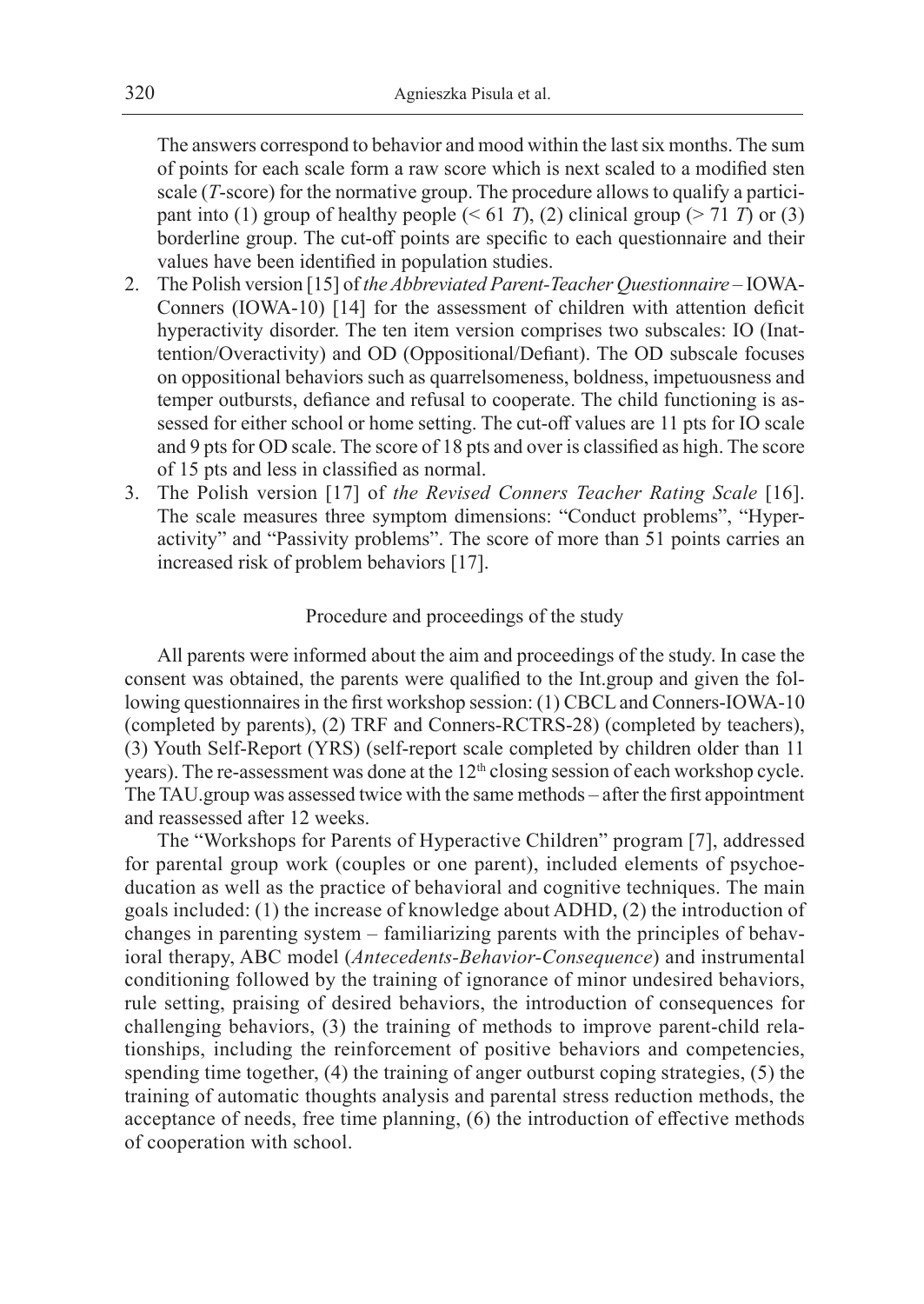The twelve-week workshops were based on the manual, which included a detailed description of the structure, agenda and exercises of each 2-hour, weekly session. Parents were also provided with summarizing handouts and homework assignment. Each workshop group included up to 15 participants-couples, mothers or fathers. The content was transmitted orally, in the form of multimedia presentations or written on the board. Active work methods (role playing, discussion, skills training) were used. Two instructors (leading instructor and co-instructor) from the group of six psychologists and five doctors were randomly assigned to each group. The leading instructor (therapist) was a person who had previously participated in a 10-hour training course and had workshop experience (he/she had previously finished at least 3 cycles of workshops as the main therapist). The co-therapist was a person who had previously participated in 10-hour training and in a minimum of one series of meetings as an observer. The therapists' work was supervised every three sessions (in total 4 times throughout the entire cycle). In addition, therapists were provided with the possibility of constant contact with the supervisor assigned to a given cycle of meetings.

#### Statistical methods

The Chi-square and Student's *t*-test were used to analyze nominal variables. Due to small sample size and the fact that the prerequisites about the normality of distribution and variance homogeneity were unmet we decided to use the non-parametric Wilcoxon signed-rank test. The Student's *t*-test was used for linked variables. The Mann–Whitney test was used to test for group equivalence. The results with *p*-values of  $p < 0.05$ , *p* < 0.01 or *p* < 0.001 were considered as significant. Cohen's *d* was used to test the effect size for parametric variables (using the difference in means), while the effect size for non-parametric variables was calculated with the following equation: *R*=*Z*/√*N*. The results were then interpreted according to Cohen's classification: 0.0–0.1 insignificant, 0.1–0.3 small, 0.3–0.5 moderate, 0.5–1.0 large, significant [18].

#### **Results**

## The equivalence of the study groups

The assessment of equivalence between the Int.group and TAU.group before workshops was made by the comparison of the CBCL and Conner-IOWA-10 mean scores (assessment made by mothers and fathers). No differences in CBCL scores were observed in assessment made by mothers. In the perception of fathers, significant differences were observed for the scale "Anxious/depressed" (*p* = 0.97) and total score  $(p = 0.048)$  (TAU group fathers assessed the severity of their children's symptoms lower than Int.group fathers). Significant differences were found in the I/O subscale of the Conners-Iowa-10 in the perception of mothers – Int.group mothers reported significantly greater severity of symptoms in their children  $(p = 0.014)$ .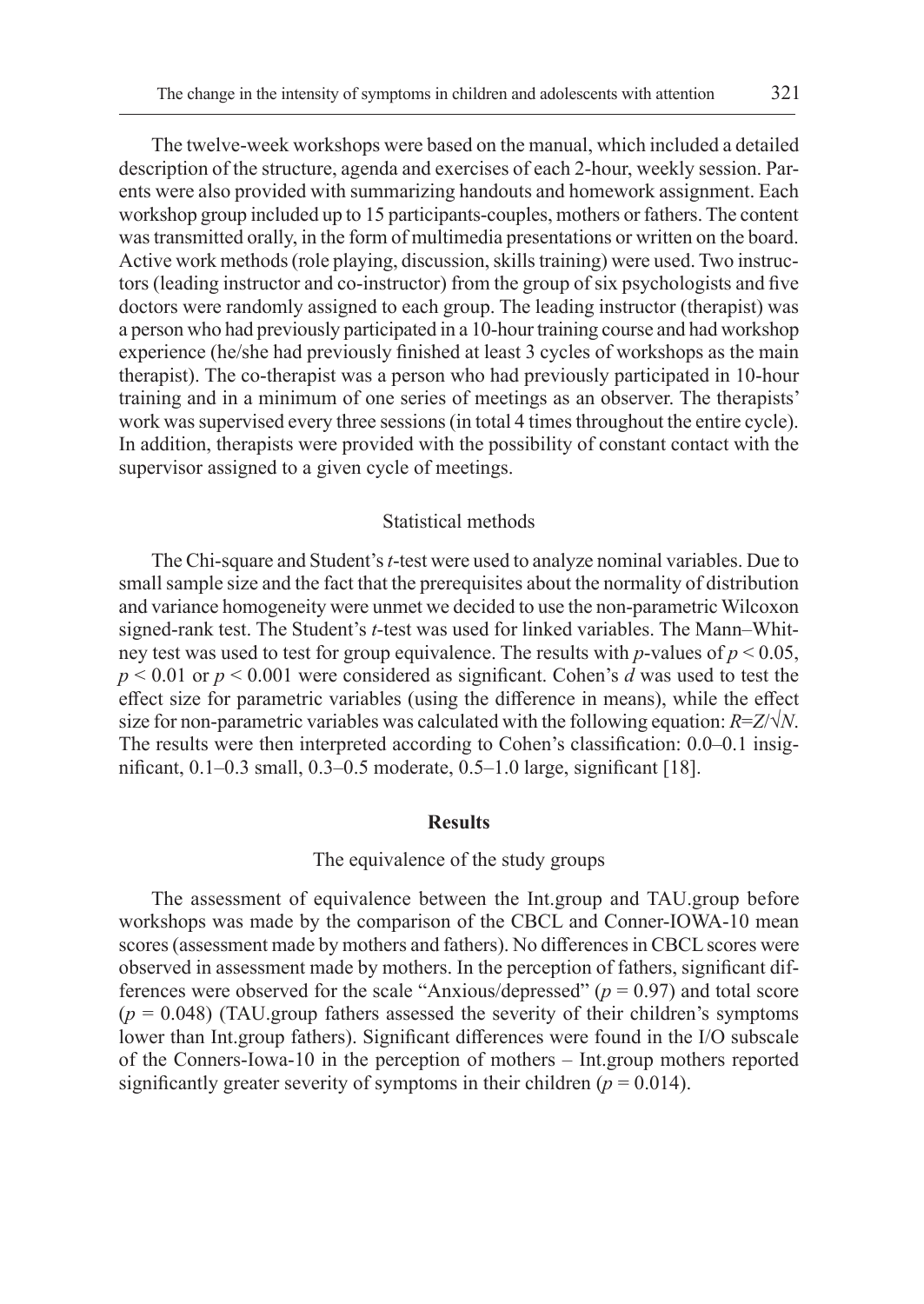# The Conners-IOWA-10 and Conners-RCTRS-28: assessment 1 and 2

In the Int.group, significant differences in the severity of symptoms between assessment 1 and assessment 2 were found in the Conners-IOWA-10 total score as well as IO and OD subscales in the perception of mothers, and in IO subscale in the perception of fathers. No differences between assessments were observed in the Conners-IOWA-10 in the TAU.group. In the Conners-RCTRS-28 (assessment made by teachers), a statistically significant decrease in results by an average of 5.6 points between assessment 1 and assessment 2 in the Int.group was observed as well as a statistically significant decrease in results by an average of 6.7 points between assessments in the TAU.group – to very low values (mean 28.3 points) (Table 2).

| Int.group        |                                      |              | Assessment 1<br>Med. (SD) | Assessment 2<br>Med. (SD) | р       |
|------------------|--------------------------------------|--------------|---------------------------|---------------------------|---------|
|                  |                                      | Total score  | 17.8(3,9)                 | 15.9(4.0)                 | < 0.000 |
|                  | Mothers ( $N = 103$ )                | I/O subscale | 9.6(1,9)                  | 8.7(2.1)                  | < 0.000 |
| Conners-IOWA-10  |                                      | OD subscale  | 8.1(2,5)                  | 7.2(2.4)                  | < 0.000 |
|                  |                                      | Total score  | 17.1(3,9)                 | 16.1(3.5)                 | 0.032   |
|                  | Fathers ( $N = 42$ )<br>I/O subscale |              | 9.5(1,7)                  | 8.8(1.8)                  | 0.016   |
|                  |                                      | OD subscale  | 7.6(2,7)                  | 7.3(2.5)                  | 0.234   |
| Conners-RCTRS-28 | Teachers $(N = 31)$                  |              | 42.7 (14,4)               | 37.1 (14.8)               | 0.026   |
|                  |                                      |              |                           |                           |         |
|                  |                                      |              | Assessment 1              | Assessment 2              |         |
| TAU.group        |                                      |              | Med. (SD)                 | Med. (SD)                 | р       |
|                  |                                      | Total score  | 16.1(4.0)                 | 15.8(3.8)                 | 0.794   |
|                  | Mothers $(N = 21)$                   | I/O subscale | 8.5(2.0)                  | 8.7(2.3)                  | 0.528   |
|                  |                                      | OD subscale  | 7.5(2.8)                  | 7.1(2.5)                  | 0.602   |
| Conners-IOWA-10  |                                      | Total score  | 14.3(4.8)                 | 15.0(4.2)                 | 0.466   |
|                  | Fathers $(N = 10)$                   | I/O subscale | 8.0(2.7)                  | 7.8(2.1)                  | 0.483   |
|                  |                                      | OD subscale  | 6.3(3.0)                  | 7.2(2.9)                  | 0.168   |

Table 2. **The change in the severity of symptoms in the Conners-IOWA-10 and Conners-RCTRS-28 in the Int.group and TAU.group**

Additional analyzes in the Int.group were carried out in relation to high scores  $(> 18 \text{ points})$  (assessments made by mothers) and normal scores  $(< 15 \text{ points})$  in the Conners-IOWA-10). A division was made into (1) groups with established diagnoses and (2) groups including pharmacological treatment (Table 3).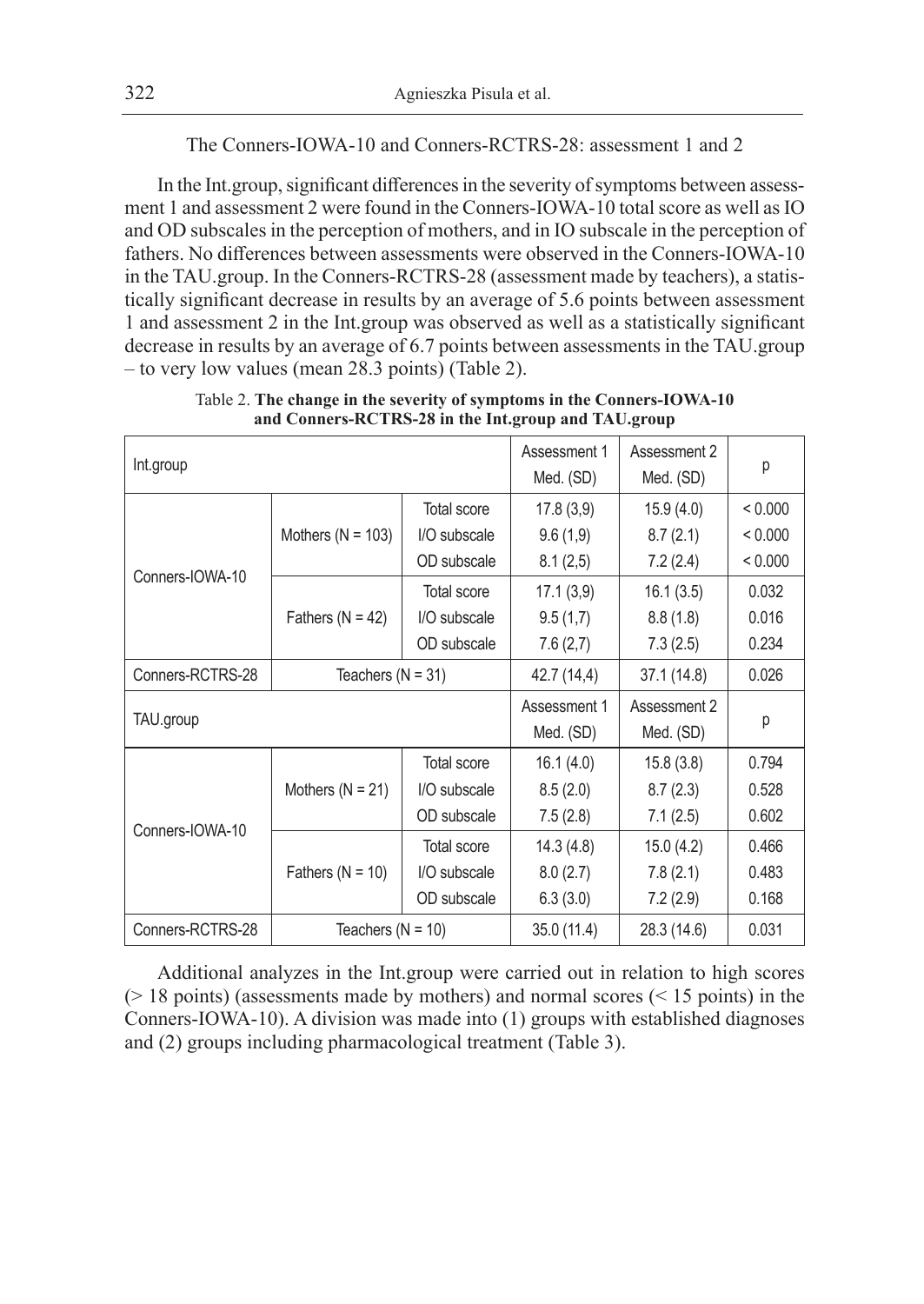|                             |                 | Assessment 1 | Assessment 2 |
|-----------------------------|-----------------|--------------|--------------|
| Int.group                   | Conners-IOWA-10 | N(% )        | N(% )        |
| Diagnosis                   |                 |              |              |
|                             | $> 18$ pts      | 30(50.8)     | 19 (32.2)    |
| <b>ADHD</b>                 | $<$ 15 pts      | 13 (22.0)    | 22 (37.3)    |
| <b>ADHD</b> inattentive     | $> 18$ pts      | 6(46.2)      | 5(38.5)      |
|                             | $<$ 15 pts      | 3(23.1)      | 6(46.2)      |
| ADHD+ODD                    | $>$ 18 pts      | 17(56.7)     | 14 (46.7)    |
|                             | $<$ 15 pts      | 2(6.7)       | 8(26.7)      |
| Pharmacological treatment   |                 |              |              |
| No treatment                | $> 18$ pts      | 14(43.8)     | 13 (40.6)    |
|                             | $<$ 15 pts      | 5(15.6)      | 9(28.1)      |
| Continuous                  | $>$ 18 pts      | 30(55.6)     | 20(37.0)     |
|                             | $<$ 15 pts      | 10 (18.5)    | 22 (40.7)    |
|                             | $>$ 18 pts      | 3(75.0)      | 1(25.0)      |
| Introduced during workshops | $<$ 15 pts      | 0(0.0)       | 1(25.0)      |

| Table 3. The numerical and percentage distribution of high and normal scores |
|------------------------------------------------------------------------------|
| in the Conners-IOWA-10 in the Int.group grouped by diagnosis                 |
| and by pharmacological treatment                                             |

# CBCL results: assessment 1 and assessment 2

In the Int.group, significant differences in the severity of symptoms between assessment 1 and 2 were observed in the scales "Social problems", "Attention problems", "Aggressive behavior", "Externalizing problems", as well as the CBCL total scores (assessment made by parents and mothers). The only significant difference in the TAU. group was observed in "Attention problems" in the perception of mothers (Table 4).

Table 4. **The change in the severity of symptoms in CBCL results in the Int.group and TAU.group**

| Int.group                                                     | Assessment 1    | Assessment 2    |       |
|---------------------------------------------------------------|-----------------|-----------------|-------|
| CBCL: assessment made by mothers<br>and fathers ( $N = 114$ ) | Mean score (SD) | Mean score (SD) | р     |
| Withdrawal                                                    | 4.6(3.0)        | 4.4(2.8)        | 0.278 |
| Somatic complaints                                            | 2.7(2.9)        | 2.7(2.4)        | 0.520 |
| Anxious/depressed                                             | 8.5(4.8)        | 8.2(4.4)        | 0.372 |
| Social problems                                               | 5.6(3.2)        | 5.2(3.1)        | 0.006 |
| Thought problems                                              | 2.2(2.3)        | 2.1(2.0)        | 0.848 |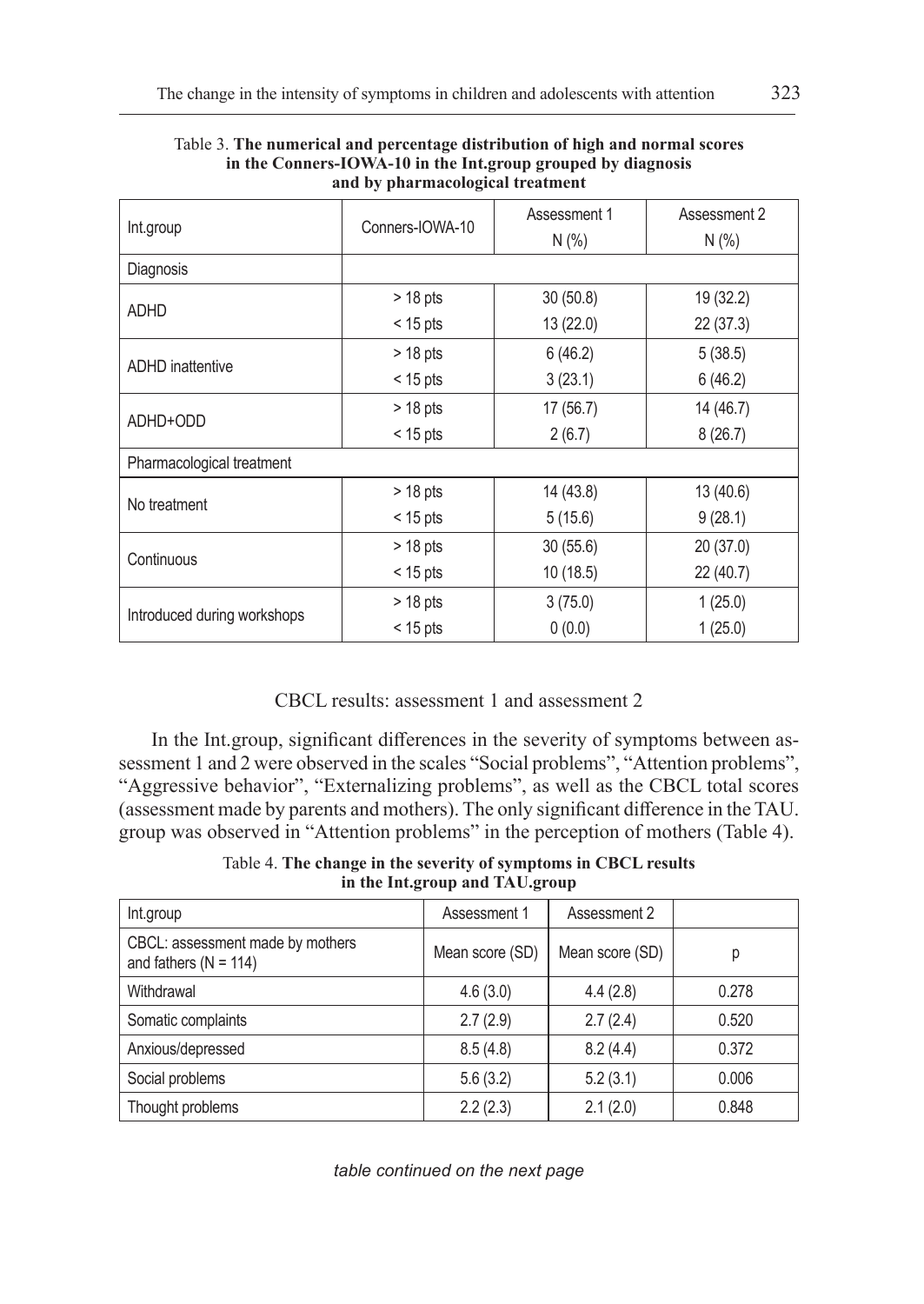| Attention problems                             | 11.7(3.7)       | 10.6(3.5)       | < 0.000 |
|------------------------------------------------|-----------------|-----------------|---------|
| Delinquent behavior                            | 5.3(3.3)        | 5.1(3.2)        | 0.250   |
| Aggressive behavior                            | 20.2(7.3)       | 17.2 (6.8)      | < 0.000 |
| Externalizing problems                         | 25.5 (9.7)      | 22.3(9.3)       | < 0.000 |
| Internalizing problems                         | 15.8 (8.9)      | 15.2(7.8)       | 0.478   |
| <b>Total score</b>                             | 66.4 (24.4)     | 61.7(23.8)      | 0.001   |
| CBCL: assessment made by mothers               |                 |                 |         |
| $(N = 79)$                                     |                 |                 |         |
| Withdrawal                                     | 4.6(3.0)        | 4.1(2.7)        | 0.192   |
| Somatic complaints                             | 2.8(3.2)        | 2.9(2.5)        | 0.632   |
| Anxious/depressed                              | 8.4(4.9)        | 7.9(4.3)        | 0.225   |
| Social problems                                | 5.6(3.2)        | 4.9(3.0)        | 0.003   |
| Thought problems                               | 2.2(2.3)        | 2.0(1.8)        | 0.688   |
| Attention problems                             | 11.9(3.6)       | 10.2(3.3)       | < 0.000 |
| Delinquent behavior                            | 5.1(3.0)        | 4.7(2.9)        | 0.163   |
| Aggressive behavior                            | 20.4 (7.4)      | 16.0(6.5)       | < 0.000 |
| Externalizing problems                         | 25.5 (9.7)      | 20.7 (8.8)      | < 0.000 |
| Internalizing problems                         | 15.8(9.3)       | 14.7(7.7)       | 0.180   |
| <b>Total score</b>                             | 66.2 (24.9)     | 58.5 (23.7)     | < 0.000 |
| TAU.group                                      | Assessment 1    | Assessment 2    |         |
| CBCL: assessment made by mothers<br>$(N = 18)$ | Mean score (SD) | Mean score (SD) | р       |
| Withdrawal                                     | 4.1(2.4)        | 3.9(2.7)        | 0.541   |
| Somatic complaints                             | 2.3(2.1)        | 2.3(2.3)        | 0.821   |
| Anxious/depressed                              | 7.2(4.2)        | 6.7(2.9)        | 0.529   |
| Social problems                                | 4.6(2.8)        | 3.7(2.5)        | 0.181   |
| Thought problems                               | 2.1(2.0)        | 1.8(1.4)        | 0.334   |
| Attention problems                             | 12.4 (3.9)      | 10.9(3.5)       | 0.077   |
| Delinquent behavior                            | 4.8(3.8)        | 4.3(3.3)        | 0.346   |
| Aggressive behavior                            | 16.0(8.3)       | 14.9(7.7)       | 0.421   |
| <b>Externalizing problems</b>                  | 20.8 (10.8)     | 19.2 (10.1)     | 0.324   |
| Internalizing problems                         | 13.6(7.4)       | 12.9(5.9)       | 0.264   |
| <b>Total score</b>                             | 59.2 (24.6)     | 54.0 (20.5)     | 0.164   |

Additional analyzes in the Int.group were carried out in relation to the results within the clinical range (> 71 *T*) on the CBCL "Externalizing problems" scale (assessment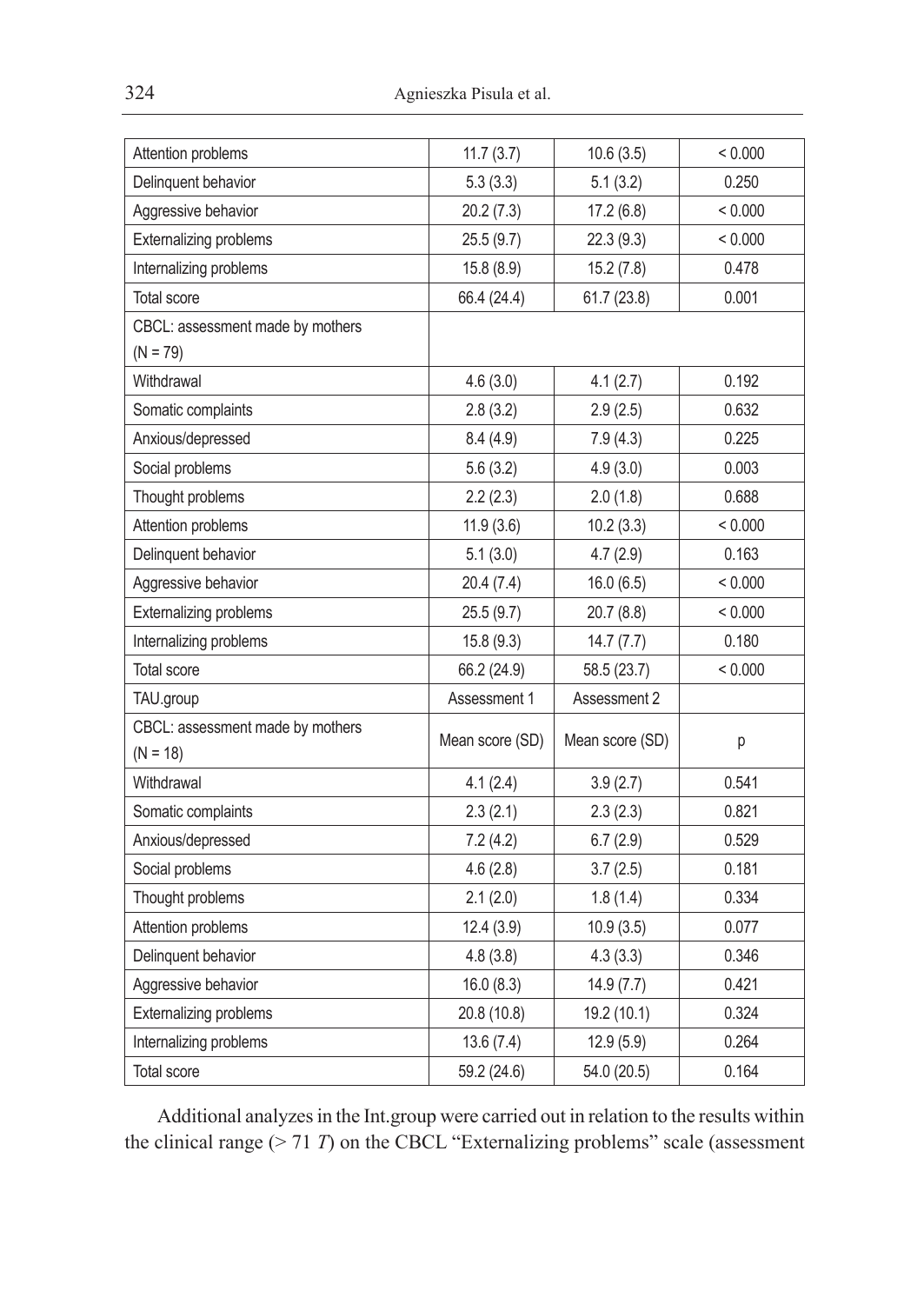made by mothers) and the results within the normal range  $(61 T)$ . A division was made into (1) groups with established diagnoses and (2) groups including pharmacological treatment (Table 5).

|                             | <b>CBCL</b>                   | Assessment 1 | Assessment 2 |
|-----------------------------|-------------------------------|--------------|--------------|
| Int.group                   | <b>Externalizing problems</b> | N(% )        | N(%          |
| Diagnosis                   |                               |              |              |
| <b>ADHD</b>                 | < 61 T                        | 23(45.1)     | 34 (66.7)    |
|                             | $>71$ T                       | 2(3.9)       | 2(3.9)       |
| <b>ADHD</b> inattentive     | < 61 T                        | 6(66.7)      | 6(66.7)      |
|                             | $>71$ T                       | 0(0.0)       | 0(0.0)       |
| ADHD+ODD                    | < 61 T                        | 7(38.9)      | 9(50.0)      |
|                             | $>71$ T<br>1(5.6)             |              | 0(0.0)       |
| Pharmacological treatment   |                               |              |              |
| No treatment                | < 61 T                        | 12 (44.4)    | 12 (44.4)    |
|                             | $>71$ T                       | 1(3.7)       | 1(3.7)       |
| Continuous                  | < 61 T                        | 14 (38.9)    | 18 (50.0)    |
|                             | $>71$ T                       | 2(5.6)       | 1(2.8)       |
|                             | < 61 T                        | 18 (50.0)    | 4(100.0)     |
| Introduced during workshops | $>71$ T                       | 0(0.0)       | 0(0.0)       |

Table 5. **The numerical and percentage distribution of high and normal results on CBCL "Externalizing problems" scale in the Int. group grouped by diagnosis and by pharmacological treatment**

# TRF results: assessment 1 and assessment 2

In the Int.group, significant change between assessment 1 and assessment 2 was observed in "Attention Problems" scale  $(18.5 \pm 7.5 \text{ vs. } 15.9 \pm 8.5; p = 0.004)$  and the TRF total score  $(62.4 \pm 28.5 \text{ vs. } 53.5 \pm 31.0; p = 0.021)$ , while no changes were observed in the TAU.group.

# YSR results assessment 1 and assessment 2

In the Int.group, significant differences in the severity of symptoms between assessment 1 and assessment 2 were noted in the following YSR subscales: "Social problems", "Attention problems", "Anxious/depressed", "Aggressive behavior", "Thought problems", "Internalizing problems", "Externalizing problems" and the YSR total score. In the TAU.group, significant changes in the YSR were observed in the following scales: "Externalizing problems", "Aggressive behavior" and "Delinquent behavior" (Table 6).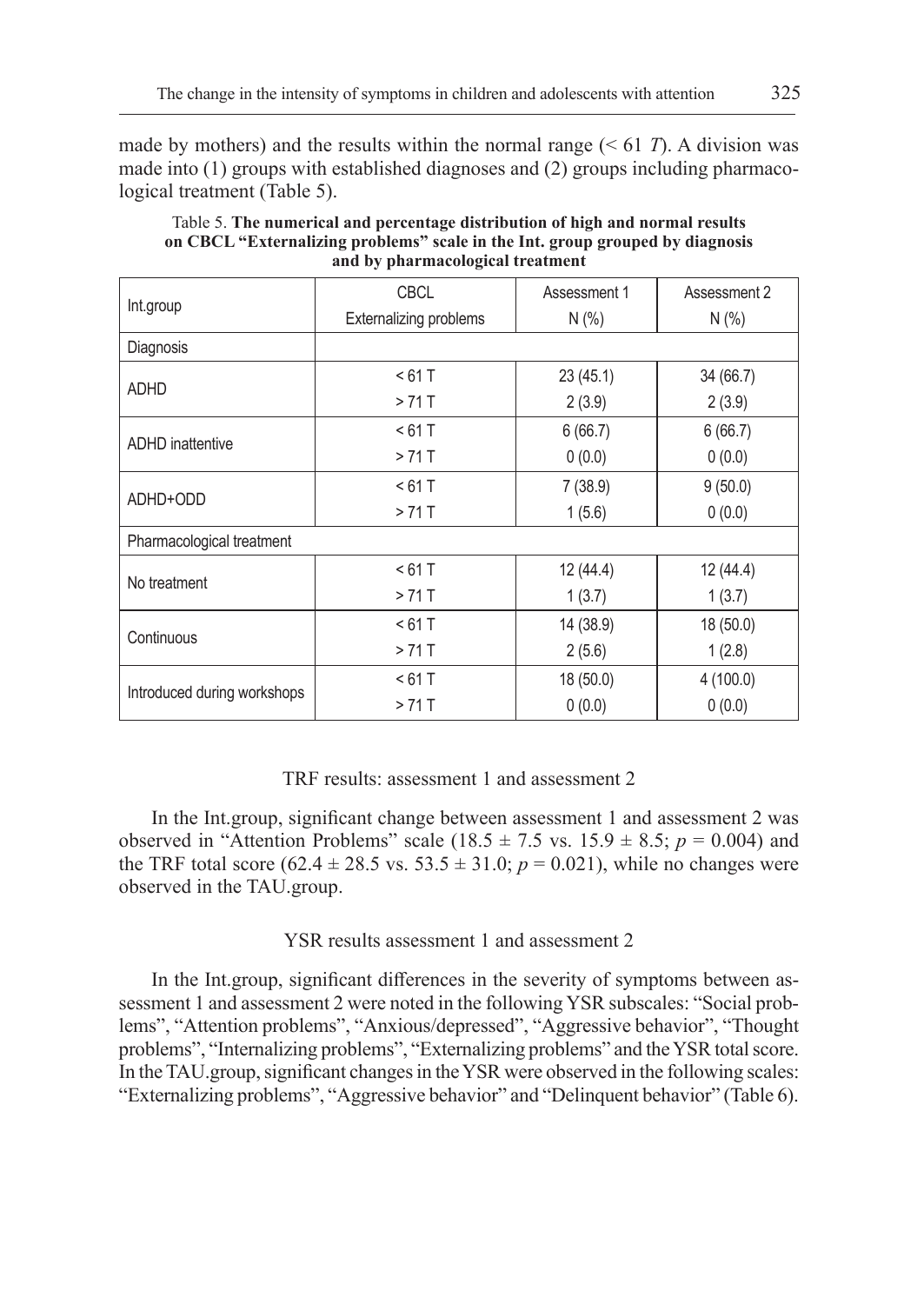| Int.group                   | Assessment 1    | Assessment 2    |       |
|-----------------------------|-----------------|-----------------|-------|
| YRS: adolescents $(N = 32)$ | Mean score (SD) | Mean score (SD) | р     |
| Withdrawal                  | 4.0(2.5)        | 3.4(2.5)        | 0.155 |
| Somatic complaints          | 4.0(3.2)        | 3.3(2.8)        | 0.028 |
| Anxious/depressed           | 9.2(4.4)        | 7.6(4.5)        | 0.016 |
| Social problems             | 5.7(2.8)        | 4.0(2.5)        | 0.001 |
| Thought problems            | 3.0(3.0)        | 2.3(2.8)        | 0.063 |
| Attention problems          | 9.2(2.9)        | 7.3(2.8)        | 0.001 |
| Delinquent behavior         | 5.0(3.2)        | 4.4(3.0)        | 0.135 |
| Aggressive behavior         | 15.9 (6.9)      | 13.9(7.6)       | 0.056 |
| Externalizing problems      | 20.8 (9.3)      | 18.4 (10.1)     | 0.036 |
| Internalizing problems      | 17.3(8.6)       | 14.3(8.4)       | 0.007 |
| Total score                 | 61.9 (23.9)     | 51.6 (24.9)     | 0.001 |
| TAU.group                   | Assessment 1    | Assessment 2    |       |
| YRS: adolescents $(N = 11)$ | Mean score (SD) | Mean score (SD) | р     |
| Withdrawal                  | 3.6(2.3)        | 2.8(2.6)        | 0.531 |
| Somatic complaints          | 2.9(2.8)        | 2.3(2.2)        | 0.399 |
| Anxious/depressed           | 7.3(5.7)        | 4.0(2.8)        | 0.124 |
| Social problems             | 2.9(2.2)        | 2.8(1.8)        | 0.905 |
| Thought problems            | 2.2(2.0)        | 1.9(1.9)        | 0.673 |
| Attention problems          | 6.9(2.3)        | 6.3(3.0)        | 0.260 |
| Delinquent behavior         | 4.0(2.8)        | 2.4(1.9)        | 0.017 |
| Aggressive behavior         | 11.5(6.0)       | 7.7(4.5)        | 0.021 |
| Externalizing problems      | 15.5(8.6)       | 10.1(5.7)       | 0.014 |
| Internalizing problems      | 13.8(7.9)       | 9.1(6.6)        | 0.258 |
| <b>Total score</b>          | 45.8 (20.1)     | 35.1 (16.4)     | 0.168 |

Table. 6. **The change in the severity of symptoms measured using the YSR in the Int.group and TAU.group**

# The assessment of the intervention impact

The assessment of the intervention impact was made for the Conners-IOWA-10 and CBCL in relation to the variables for which we observed statistically significant changes. According to mothers, the participation in "Workshops for Hyperactive Children*"* brought in statistically significant effect – most often moderate. The effect of treatment-as-usual was small or insignificant (Table 7).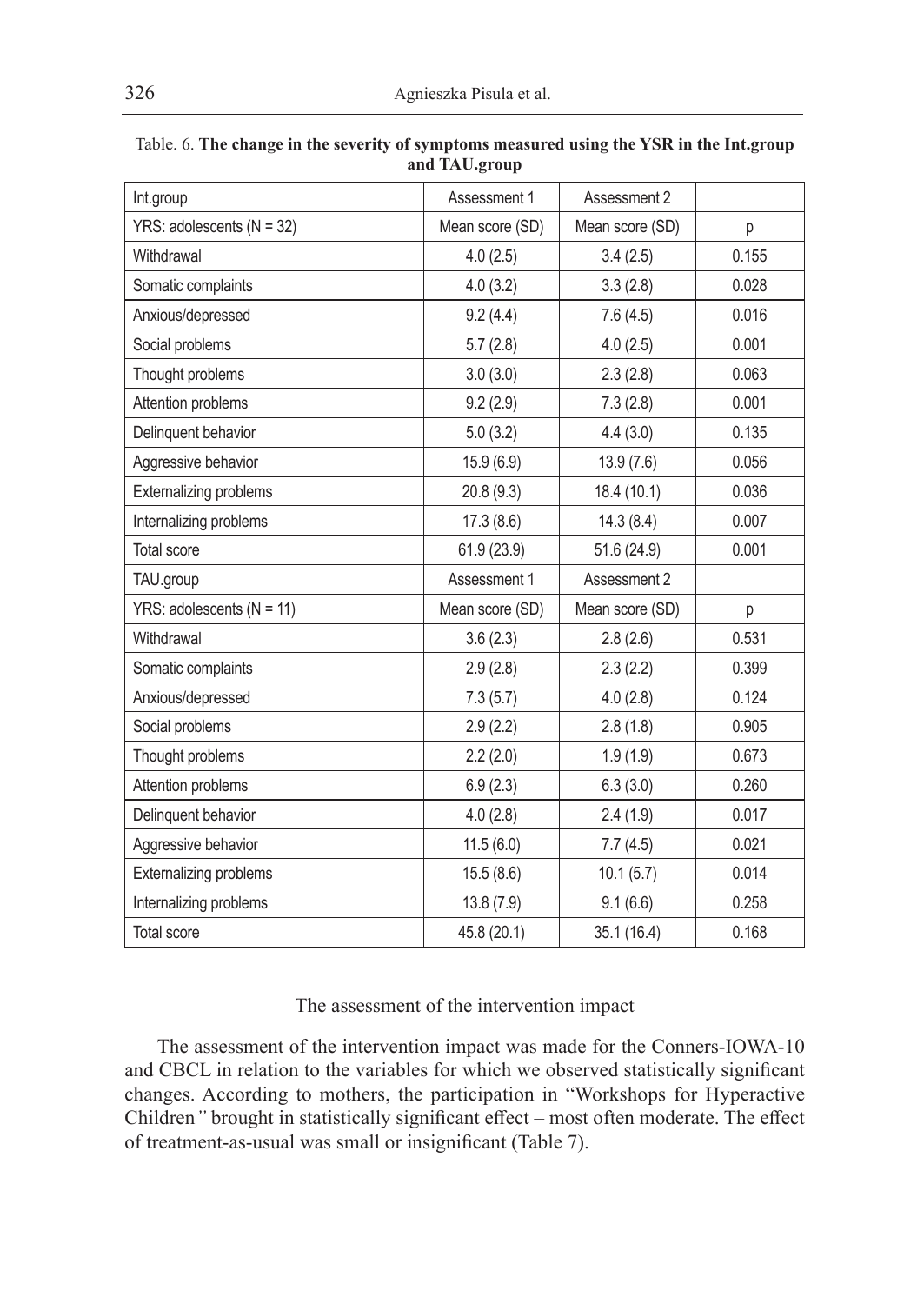| Assessment type             | Factor                             | D.      | r       | Cohen's d effect size |
|-----------------------------|------------------------------------|---------|---------|-----------------------|
|                             | Total score (mothers)              | 0.47    |         | Moderate              |
|                             | Total score (fathers)              | 0.25    |         | Small                 |
| Conners-IOWA-10             | I/O subscale (mothers and fathers) | 0.44    | $0.33*$ | Moderate              |
| Int.group                   | OD subscale (mothers and fathers)  | 0.30    | $0.26*$ | Small                 |
|                             | I/O subscale (mothers)             | 0.46    |         | Moderate              |
|                             | OD subscale (mothers)              | 0.38    |         | Moderate              |
|                             | Total score (mothers)              | 0.06    |         | Insignificant         |
| Conners-IOWA-10             | Total score (fathers)              | $-0.15$ |         | Insignificant         |
| TAU.group                   | I/O subscale (mothers)             | $-0.09$ |         | Insignificant         |
|                             | OD subscale (mothers)              | 0.16    |         | Small                 |
|                             | Social problems                    | 0.15    |         | Small                 |
|                             | Attention problems                 | 0.30    |         | Small                 |
| CBCL (mothers)<br>Int.group | Aggressive behavior                | 0.42    |         | Moderate              |
|                             | <b>Externalizing problems</b>      | 0.33    |         | Moderate              |
|                             | Total score                        | 0.20    |         | Small                 |
|                             | Attention problems                 | 0.40    |         | Moderate              |
| CBCL (mothers)              | Aggressive behavior                | 0.13    |         | Small                 |
| TAU.group                   | Externalizing problems             | 0.15    |         | Small                 |
|                             | <b>Total score</b>                 | 0.23    |         | Small                 |

| Table 7. The effect of intervention or treatment-as-usual – assessments made by mothers |
|-----------------------------------------------------------------------------------------|
| and fathers in the Conners-IOWA-10 and assessments made by mothers in the CBCL          |

# **Discussion**

#### *Change in the severity of symptoms in the perception of parents*

The results obtained in the Conners IOWA-10 and CBCL in two assessments indicate changes in the severity of symptoms similar to those observed in the study by Webster-Stratton et al. [19], who reported the decrease in the severity of ADHD symptoms, externalizing problems and social functioning. These observations do not support the hypothesis about the limited impact of parental trainings on the reduction of the severity of hyperactivity symptoms while the improvement observed after the application of behavioral methods is the result of improved parental coping skills and increased tolerance [6]. Undoubtedly, the change in the way parents understand ADHD, which yields the decrease in the intensity of oppositional defiant behaviors, is one of the most important effects of therapeutic programs addressed to parents of children with ADHD. On the other hand, the modification of the upbringing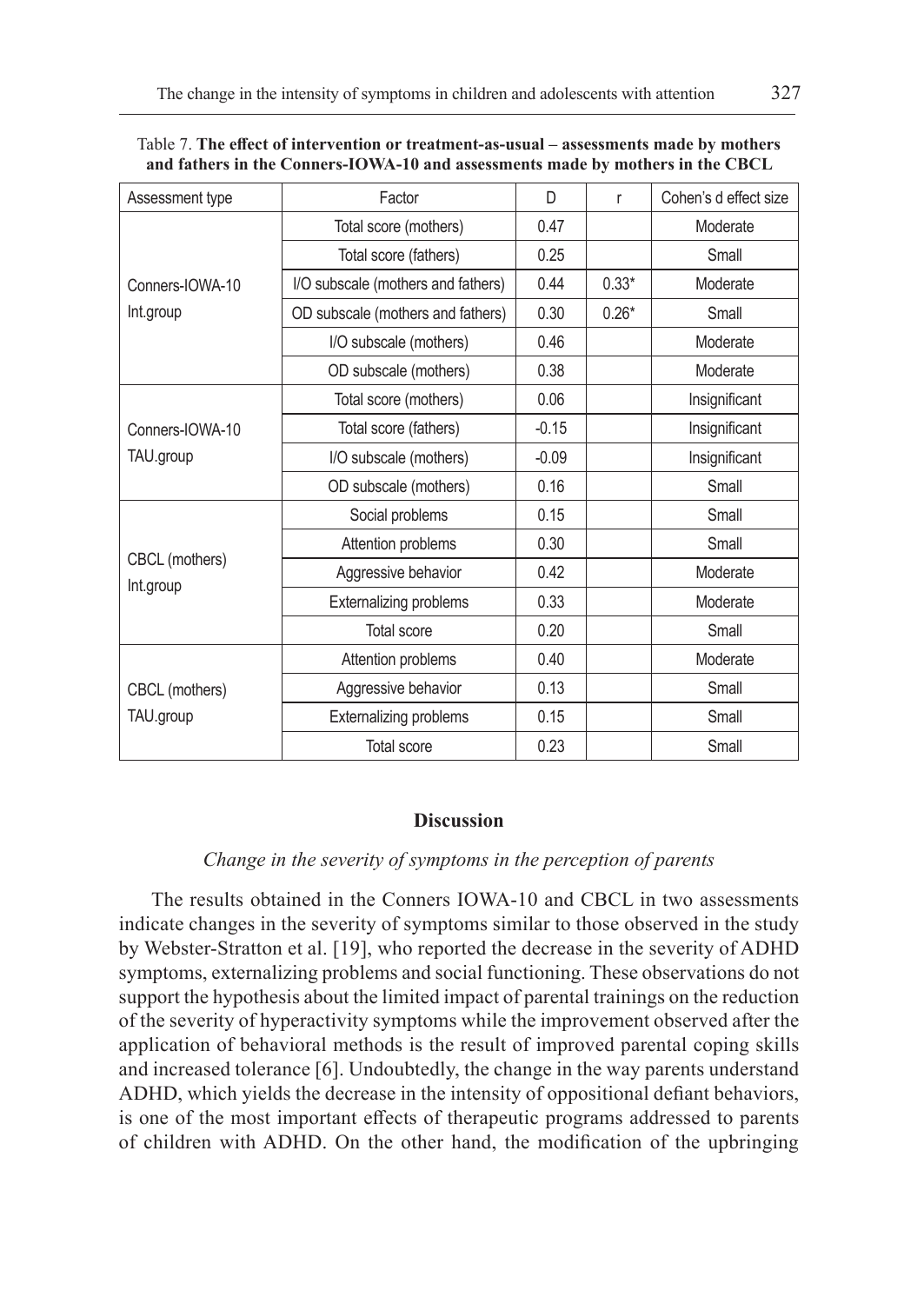methods supports child's emotional and social development, which translates into the decrease in symptoms of inattention and impulsivity, as well as improvement in social functioning.

The change in the intensity of symptoms in the Int.group was diagnosis-independent. However, the interventions were less effective in children diagnosed with ADHD+ODD and ADHD mixed subtype. On the other hand, the results in the ADHD mixed subtype group showed that in this population, and not in the ADHD+ODD group, higher percentage of children scored within normal range at assessment 2 in the CBCL "Externalizing problems" scale. The above findings indirectly suggest the highest impact of workshops on ADHD-related challenging behaviors [20]. The findings are in line with the results of a meta-analysis by Lee et al. [21] which proved that children with ADHD are more susceptible to therapeutic interventions than children with ADHD and ODD. In the group with ADHD inattentive subtype, a significant decrease in the intensity of symptoms in the Conners-IOWA-10 was also observed. Due to small group size no valid conclusions can be drawn from this findings.

Although many researchers take the view that parental trainings have greatest impact on the reduction of oppositional behaviors [22, 23], other hypotheses provide alternative explanatory mechanisms. One of the explanatory mechanisms is related to inhibition deficit. Providing consistent and predictable consequences as well as positive reinforcements promotes the mechanisms of response inhibition, which improves attention and concentration skills [24]. Alternative explanation of the positive impact of workshops on the symptoms of inattention/hyperactivity is the improvement of child-parent interactions as a consequence of the reduction of oppositional-defiant behaviors. The presence of oppositional and aggressive behaviors can hinder the development of control processes, while the accompanying atmosphere of tension and conflict may result in reduced motivation of the child to follow and concentrate on parental instructions. The modification of parental skills supports the development of children's social skills, which are critical for the development of impulse control as well as attention concentration skills [23].

The aggregating effect of behavioral and pharmacological interventions has been unambiguously attested in the Int.group children who received pharmacological treatment. The improvement observed in the Int.group children who did not receive pharmacotherapy was the consequence of behavioral interventions. Daley et al.[25] assessed the effect size of workshops for parents in the reduction of symptoms of ADHD and ODD in children who did not receive pharmacotherapy, showing the significant impact of workshops on externalizing problems. In our study, the change in the severity of symptoms measured with the Conners-IOWA-10 was more apparent in children who received pharmacological treatment. It is possible that the introduction of behavioral interventions alone may not be effective enough in children presenting high intensity of ADHD symptoms.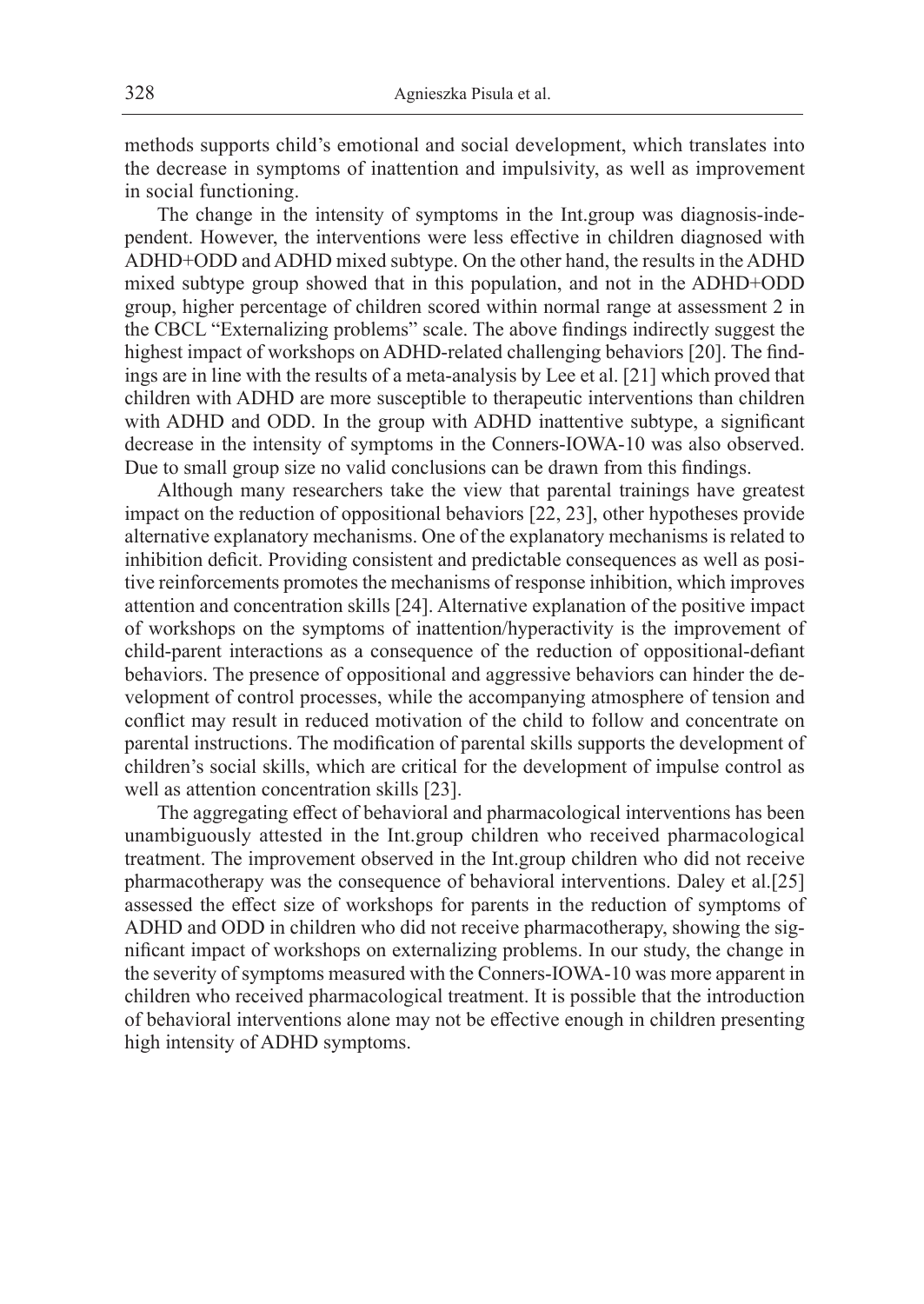# *Changes in the intensity of symptoms in the perception of teachers and in self-reports.*

The number of results obtained from teachers was much smaller than in the case of parents. Nevertheless, they can be considered more objective than parental assessments, as the teachers did not participate in workshops, but assessed the child's behavior at two points in time. In the experimental group, the CBCL changes observed by teachers concurred with those reported by mothers in two assessments. It can therefore be assumed that the change observed by teachers can reflect a real improvement in functioning. Research on the effectiveness of workshops for parents using the TRF questionnaire is scarce [26], hence it is difficult to carry out more in-depth analyzes of the obtained results.

A number of positive changes was self-reported in the YSR by adolescents in both groups. The results may reflect the readiness of adolescents to get help but also the motivation for the change of life situation. They may also be the result of the change in parent-adolescent interactions or simply a reaction to the introduction of positive upbringing methods.

#### *The evaluation of the effect size*

The results of analyses suggest moderate to small effect size of interventions in the Int.group and small to insignificant effect in the TAU.group. The workshops had greater impact on a change in the intensity of "Inattention/Overactivity" factor in the Conners-Iowa-10 than on the "Oppositional/Defiant" factor. On the other hand, CBCL results demonstrated small influence of interventions on the symptoms of inattention as well as moderate influence on aggressive behavior and externalizing problems. The positive and considerable influence of parental workshops on externalizing problems has been confirmed in many studies [6, 27–30]. A meta-analysis by Lee et al. [21] showed moderate effect of workshops in children with ADHD and smaller effect in children diagnosed with ADHD and ODD. Results similar to our study were observed in other programs which used parental trainings [31, 32].

## Limitations of the study

The basic limitation of the study is the small number of participants in the TAU. group as well as the lack of a reference group receiving other evidence-based treatments. Another limitation is the lack of randomization, which places our study in the domain of observational, ecological studies. Despite the fact that the methods used in our study were employed by other researchers [33, 34], the results must be treated with caution as the evaluation was made by the involved attendees.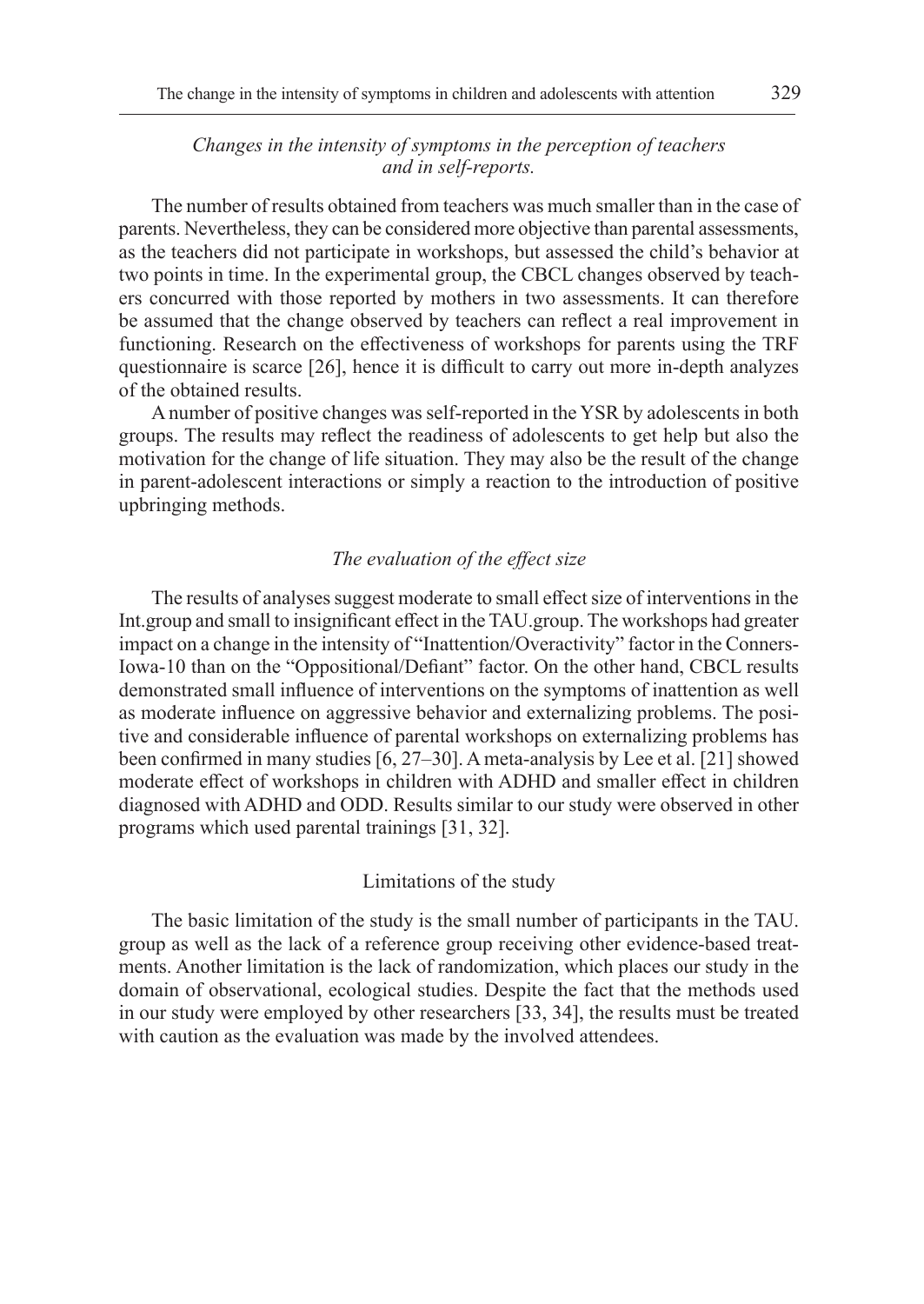## **Conclusions**

The therapeutic program presented in our study leads to moderate or small reduction of symptoms in children and adolescents with attention deficit hyperactivity disorder, regardless of the subtype of the disorder, comorbid oppositional defiant conduct disorders as well as pharmacotherapy (in those participants in whom it was implemented).

# **References**

- 1. American Psychiatric Association. *Diagnostic and statistical manual of mental disorders*, 5th ed. Washington, DC: Author; 2013.
- 2. Polanczyk GV, Salum GA, Sugaya LS, Caye A, Rohde LA. *Annual research review: A metaanalysis of the worldwide prevalence of mental disorders in children and adolescents*. J. Child. Psychol. Psychiatry 2015; 56(3): 345–365.
- 3. Jensen CM, Steinhausen HC. *Comorbid mental disorders in children and adolescents with attention-deficit/hyperactivity disorder in a large nationwide study*. Atten. Defic. Hyperact. Disord. 2015; 7(1): 27–38.
- 4. NICE (National Institute for Health and Clinical Excellence). *Attention Deficit Hyperactivity Disorder. Diagnosis and Management of ADHD in Children, Young People and Adult Clinical Guidelines*. London: NHS; 2008.
- 5. CADRAA (The Canadian Attention Deficit Hyperactivity Disorder Resource Alliance). *Canadian ADHD Practice Guidelines*. CAP-Guidelines; 2011.
- 6. Sonuga-Barke EJS, Brandeis D, Cortese S, Daley D, Ferrin M, Holtmann M et al.; European ADHD Guidelines Group. *Nonpharmacological interventions for ADHD: Systematic review and meta-analyses of randomized controlled trials of dietary and psychological treatment*. Am. J. Psychiatry 2013; 170(3): 275–289.
- 7. Wolańczyk T, Skotnicka M, Kołakowski A, Pisula A, Bryńska A. *Warsztaty dla rodziców dzieci nadpobudliwych*. Unpublished work. Warsaw; Medical University of Warsaw: 1998.
- 8. Barkley RA. *Defiant children: A clinician's manual for assessment and parent training*. New York: Guilford; 1987.
- 9. Döpfner M. *Therapieprogramm für Kinder mit hyperkinetischem und oppositionellem Problemverhalten*. Weinheim: Beltz, PsychologieVerlagsUnion; 1997.
- 10. Faber A, Mezlich E. *Jak mówić, żeby dzieci nas słuchały, jak słuchać, żeby dzieci do nas mówiły*. Poznan: Media Rodzina; 1998.
- 11. American Psychiatric Association. *Diagnostic and statistical manual of mental disorders*, 4th ed. Washington DC: Author; 1994.
- 12. Achenbach TM, Rescorla LA. *Multicultural understanding of child and adolescent psychopathology: Implications for mental health assessment*. New York: Guilford Press; 2007.
- 13. Wolańczyk T. *Zaburzenia emocjonalne i behawioralne u dzieci i młodzieży szkolnej w Polsce*. Warsaw: Medical University Press; 2000.
- 14. Loney J, Milich R. *Hyperactivity, inattention, and aggression in clinical practice*. In: Wolraich M, Routh DK, editors. *Advances in developmental and behavioral pediatrics*. Greenwich, CT: JAI; 1982.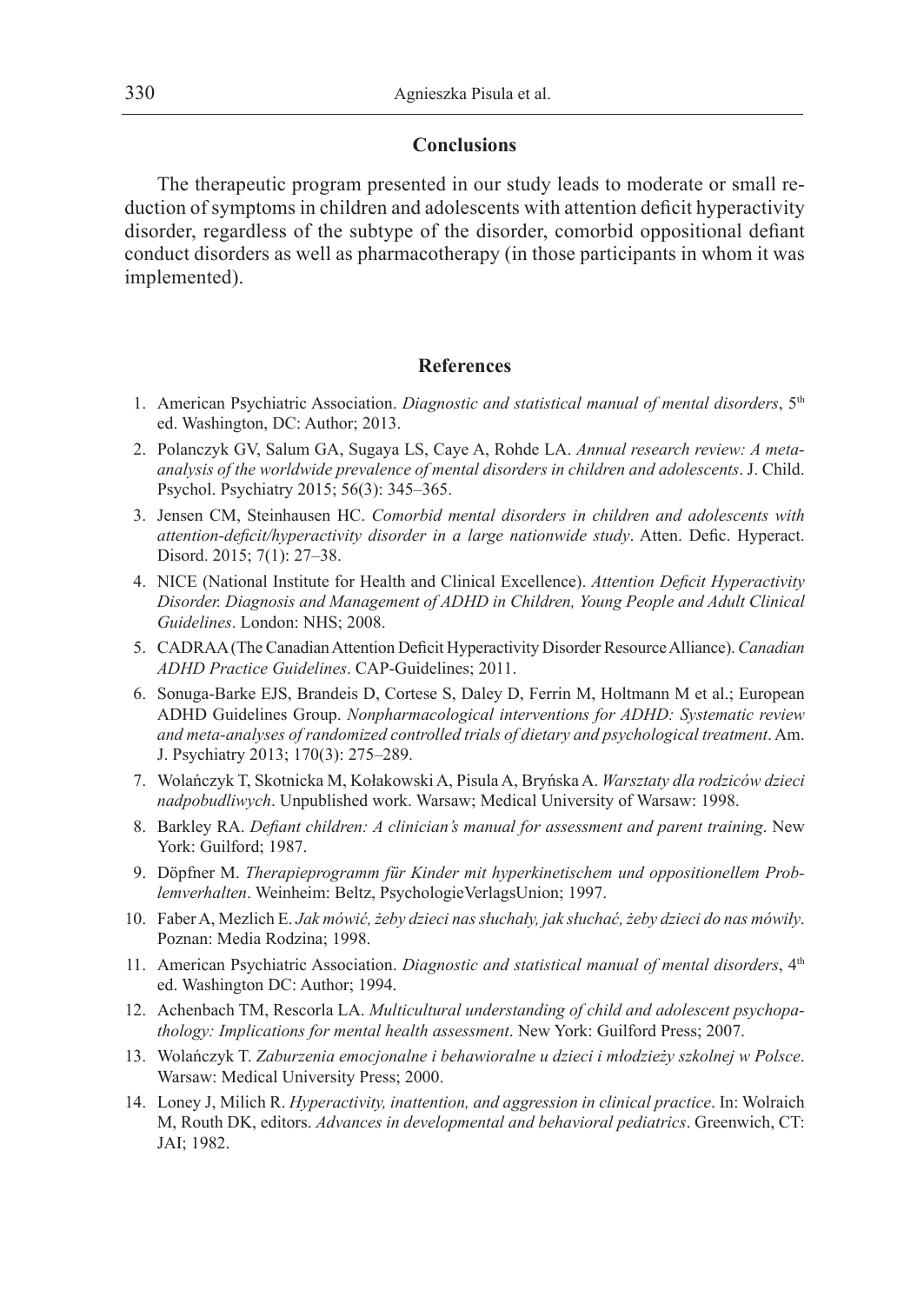- 15. Wolańczyk T, Kołakowski A, Liwska M. *Polska wersja Kwestionariusza Connersa dla Rodziców i Nauczycieli – An Abbreviated Parent-Teacher Questionnaire (IOWA-Conners, IOWA). Badanie wśród rodziców. Doniesienie wstępne*. In: Namysłowska I, editor. *Zaburzenia psychiczne dzieci i młodzieży. Wybrane zagadnienia*. Krakow: Library of Polish Psychiatry; 2000. P. 47-54
- 16. Goyette CH, Conners CK, Ulrich RF. *Normative data on revised Conners Parent and Teacher Rating Scale*. J. Abnorm. Child. Psychol. 1978; 6(2): 221–236.
- 17. Kołakowski A, Wolańczyk T, Liwska M. *Polska wersja Kwestionariusza Connersa dla Nauczycieli – The Revised Conners Teacher Rating Scale (RCTRS). Doniesienie wstępne*. In: Namysłowska I, editor. *Zaburzenia psychiczne dzieci i młodzieży. Wybrane zagadnienia*. Krakow: Library of Polish Psychiatry; 2000. P. 55-64
- 18. Cohen J. *Statistical poweranalysis for the behavioral sciences*, 2nd ed. Hillsdale, NY: Lawrence Earlbaum Associates; 1988.
- 19. Webster-Stratton CH, Reid MJ, Beauchaine T. *Combining parent and child training for young children with ADHD*. J. Clin. Child. Adolesc. Psychol. 2011; 40(2):191–203.
- 20. Lundahl B, Risser HJ, Lovejoy MC. *A meta-analysis of parent training: Moderators and followup effect*. Clin. Psych. Review. 2006; 26(1): 86–104.
- 21. Lee P, Niew W, Yang H, Chen VC, Lin KC. *A meta-analysis of behavioral parent training for children with attention deficit hyperactivity disorder*. Res. Develop. Dis. 2012; 33(6): 2040–2049.
- 22. Hazell P. *Attention deficit hyperactivity disorder in pre-school aged children*. In: Kosky R, O'Hanlon A, Martin G, Davis C, editors. *Clinical approaches to early intervention in child and adolescent mental health*. Adelaide: Australian Early Intervention Network for Mental Health in Young People; 2000. P. 29-33
- 23. Bor W, Sanders MR, Markie-Dadds C. *The effects of the Triple P-Positive Parenting Program on preschool children with co-occurring disruptive behavior and attentional/hyperactive difficulties*. J. Abnormal. Child. Psych. 2002; 30(6): 571–587.
- 24. Johnston C, Mash EJ. *Families of children with attention-deficit/hyperactivity disorder: Review and recommendations for future research*. Clin. Child. Fam. Psych. Rev. 2001; 4(3): 183–207.
- 25. Daley D, Oord van der S, Ferrin M, Danckaerts M, Doepfner M, Cortese S et al. *European ADHD Guidelines Group. Behavioral interventions in attention-deficit/hyperactivity disorder: A meta-analysis of randomized controlled trials across multiple outcome domains*. J. Am. Acad. Child. Adolesc. Psychiatry 2014; 53(8): 835–847.
- 26. Fallone GP. *Treatment for maternal distress as an adjunct to parent training for children with attention-deficit/hyperactivity disorder*. Doctoral dissertation. Available from ProQuest Dissertations and Theses Database; 1999.
- 27. Michelson D, Davenport C, Dretzke J, Barlow J, Day C. *Do evidence-based interventions work when tested in the 'real world?' A systematic review and meta-analysis of parent management training for the treatment of child disruptive behavior*. Clin. Child. Fam. Psych. Rev. 2013; 16(1): 18–34.
- 28. Zwi M, Jones H, Thorgaard C, York A, Dennis JA. *Parent training interventions for attention deficit hyperactivity disorder (ADHD) in children aged 5 to 18 years*. Cochrane Database Syst. Rev. 2011; (12): CD003018.
- 29. Dretzke J, Frew E, Davenport C, Barlow J, Stewart-Brown S, Sandercock J et al. *The effectiveness and cost-effectiveness of parent training/education programmes for the treatment of conduct disorder, including oppositional defiant disorder, in children*. Health Technol. Assessment 2005; 9(50): 1–250.
- 30. Dretzke J, Davenport C, Frew E, Barlow J, Stewart-Brown S, Bayliss S et al. *The clinical effectiveness of different parenting programmes for children with conduct problems: A systematic*